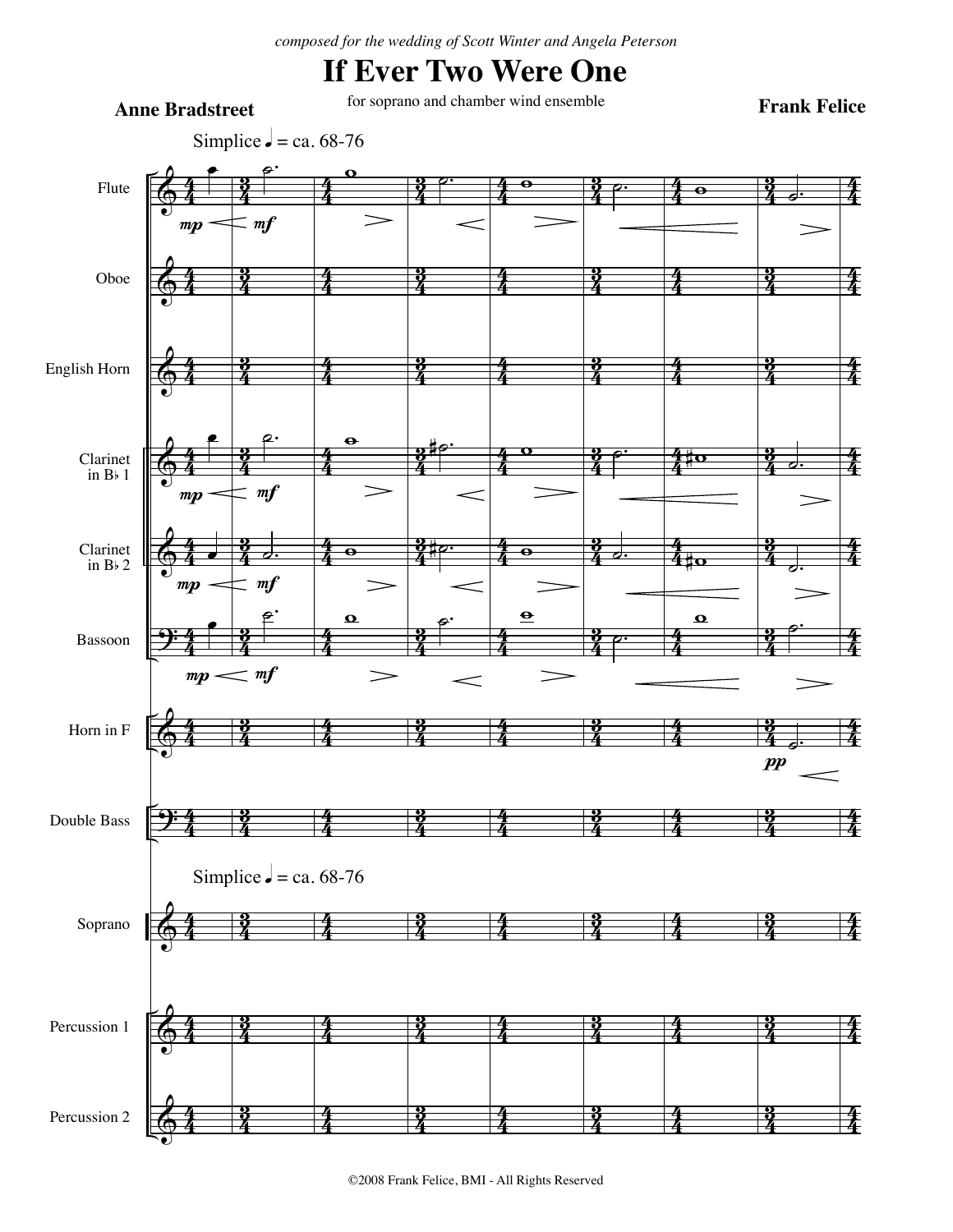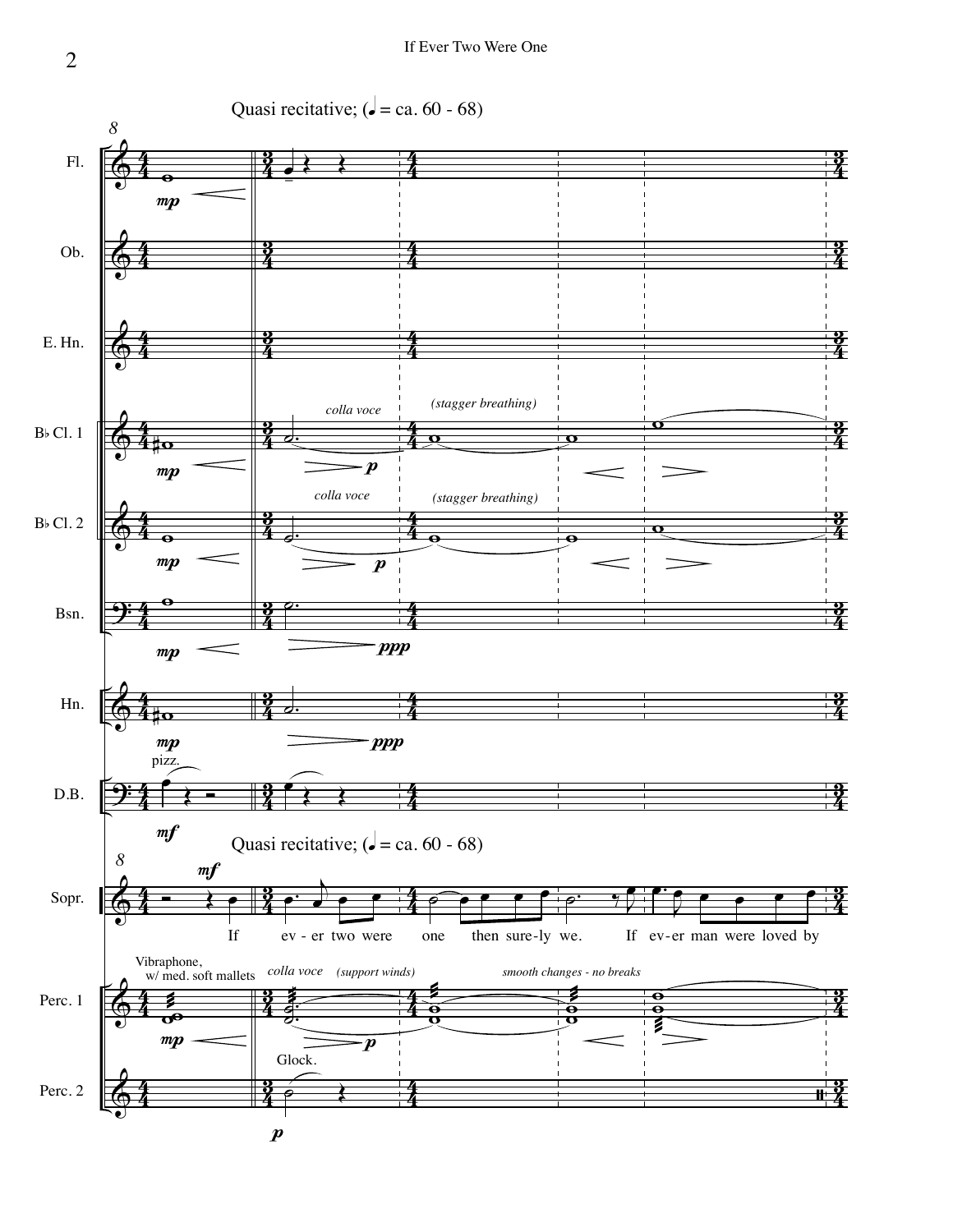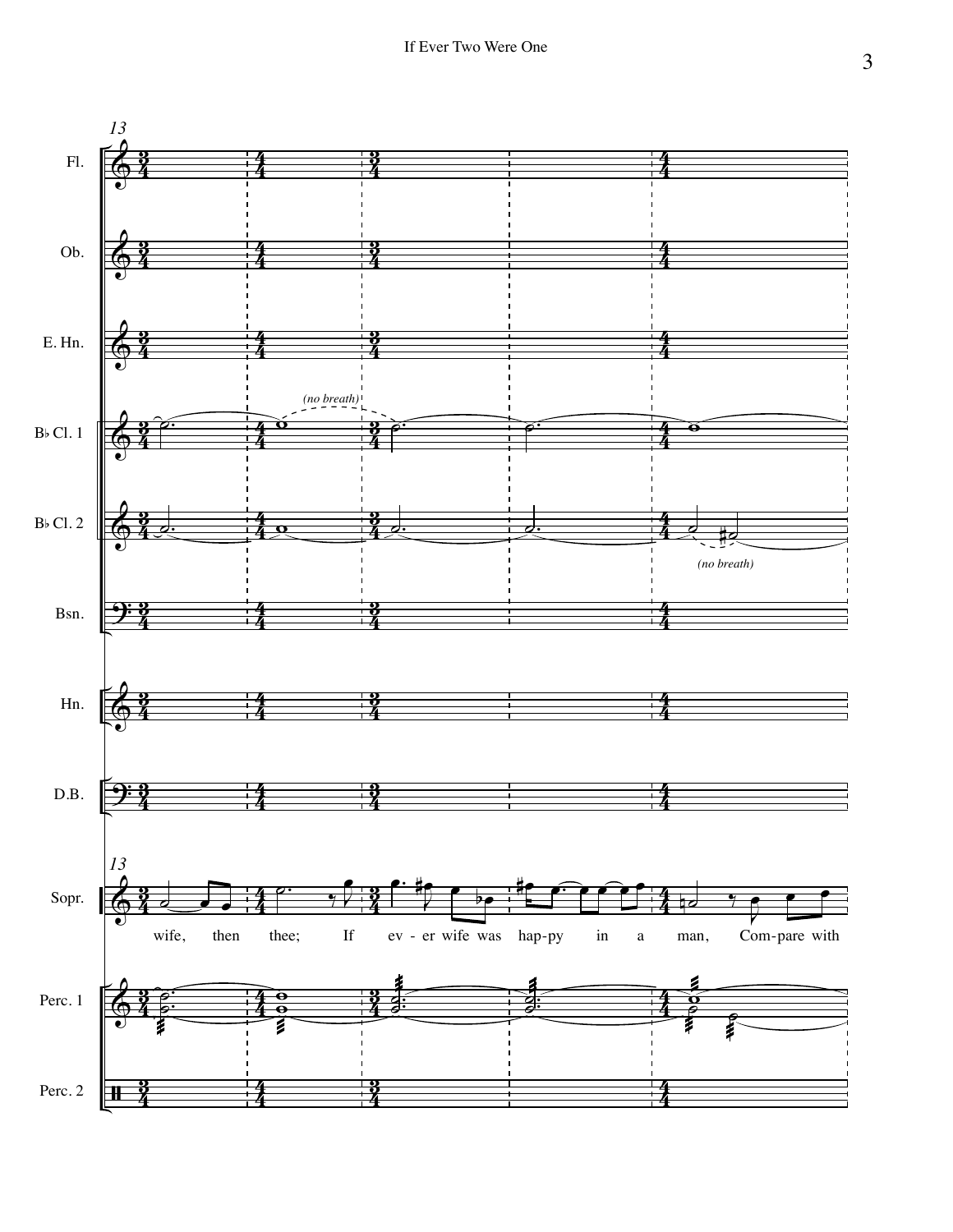## If Ever Two Were One

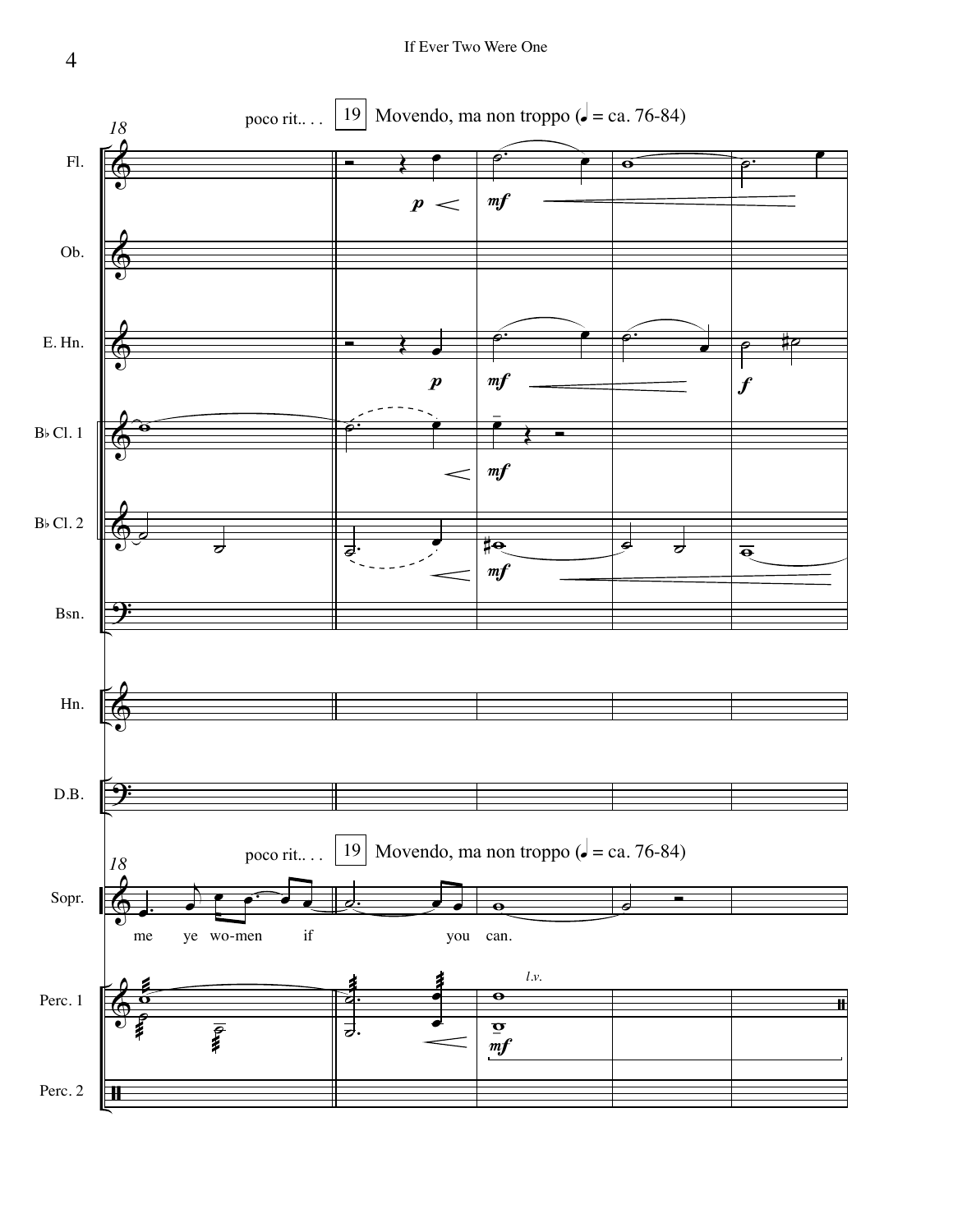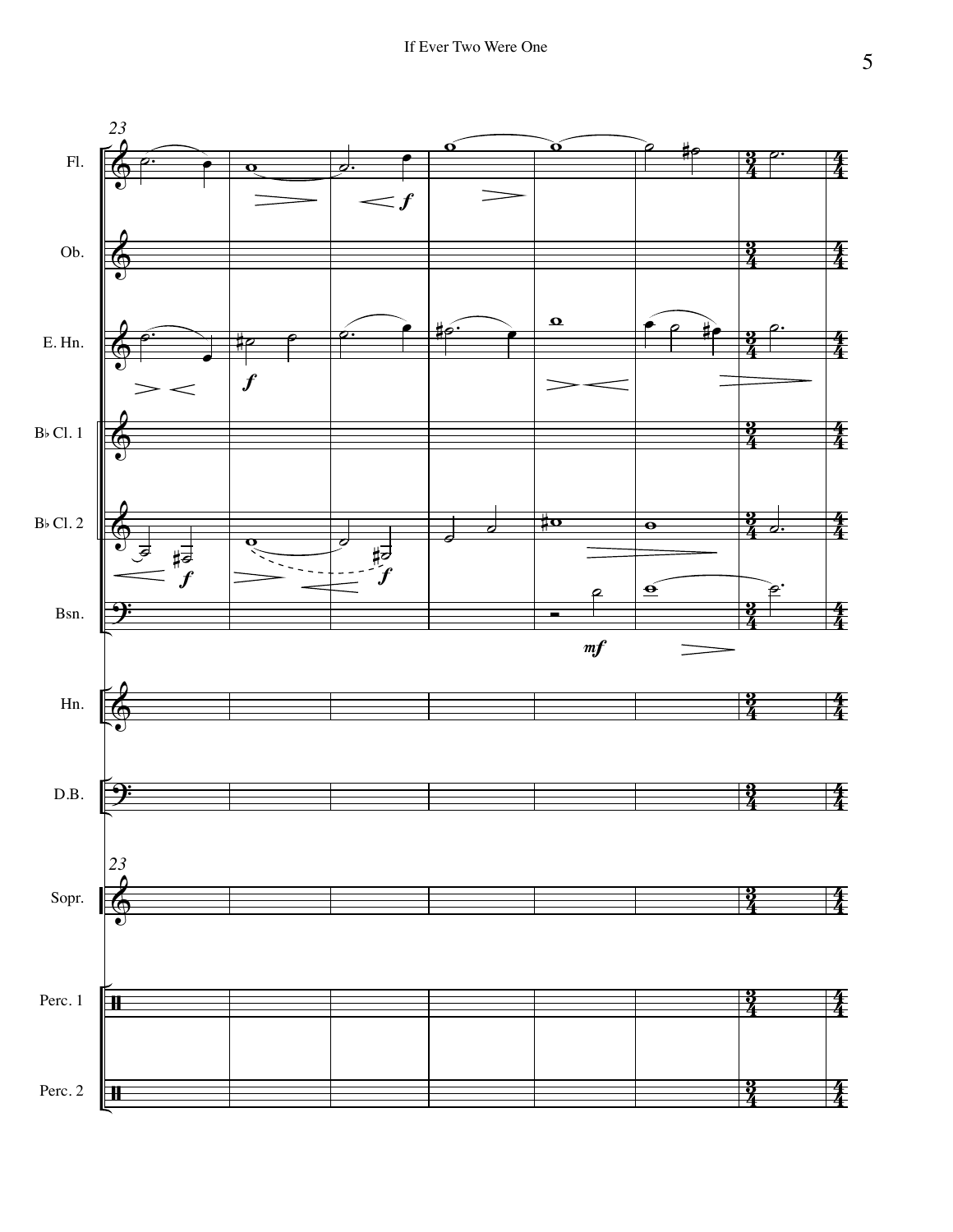## <sup>6</sup> If Ever Two Were One

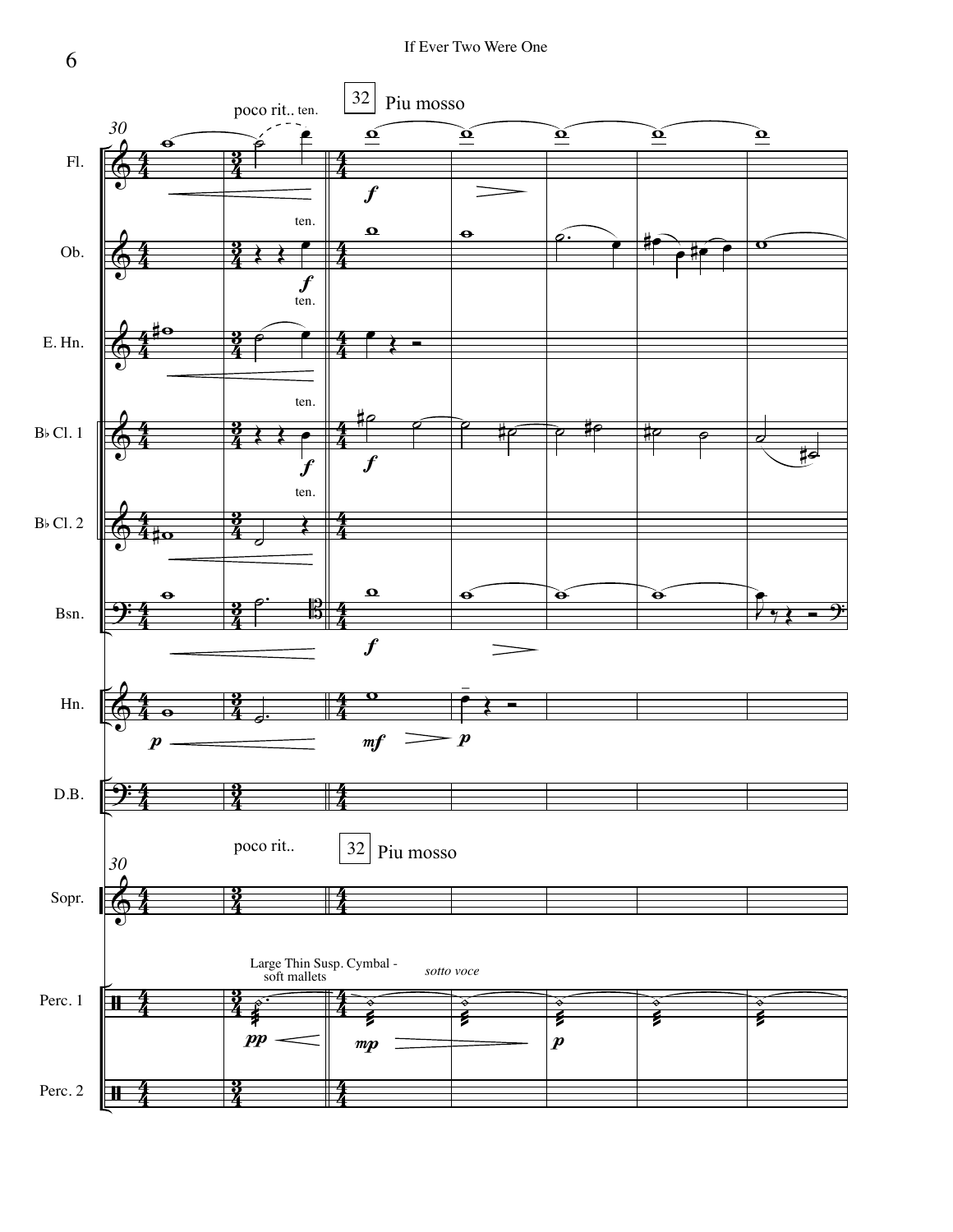



 $\boldsymbol{7}$